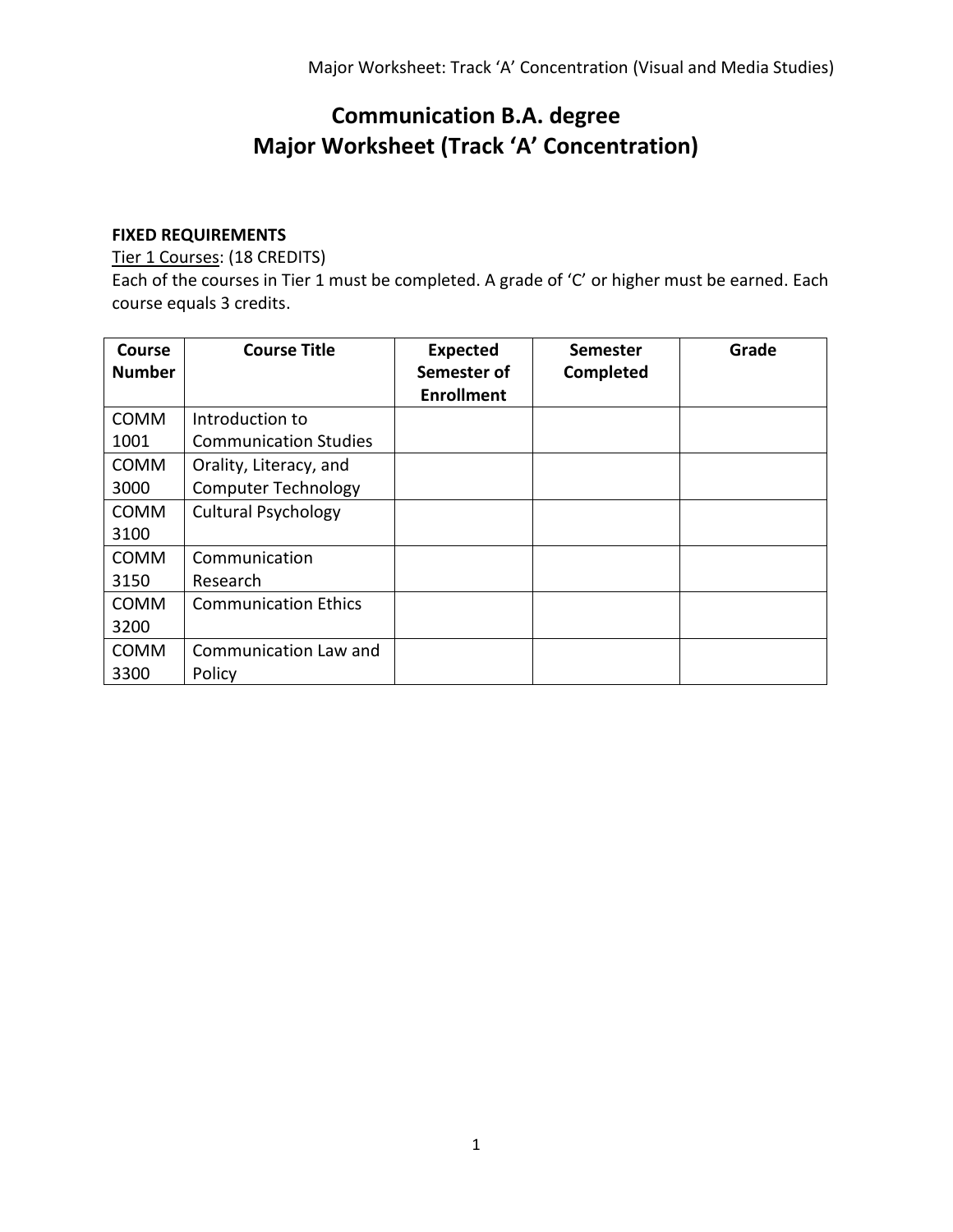#### **FLEXIBLE REQUIRENMENTS**

Tier 2 Courses | (12 CREDITS)

Students must complete **one course** from each of the following areas (each course equals 3 credits):

- Culture
- Media
- History
- Theory

## **▪CULTURE courses to choose from are:**

| <b>Course Number</b> | <u>-COLTUNE COUISES TO CHOOSE ITOM AFTE</u> .<br><b>Title</b>                                                     |  |        |  |  |
|----------------------|-------------------------------------------------------------------------------------------------------------------|--|--------|--|--|
| <b>ANTH 3180</b>     | Anthropology of Visual and Performing Arts                                                                        |  |        |  |  |
| <b>FILM 2177</b>     | <b>Cultural Perspectives in Film</b>                                                                              |  |        |  |  |
| <b>FILM 3122</b>     | Women in Film                                                                                                     |  |        |  |  |
|                      | PRLS 3335 Latinos in the Media                                                                                    |  |        |  |  |
|                      | TVRA 2517 Television and Radio Advertising                                                                        |  |        |  |  |
|                      |                                                                                                                   |  |        |  |  |
|                      | <b>.MEDIA</b> courses to choose from are:                                                                         |  |        |  |  |
| <b>Course Number</b> | <b>Title</b>                                                                                                      |  |        |  |  |
| <b>FILM 2120</b>     | <b>Nonfiction Film</b>                                                                                            |  |        |  |  |
| <b>FILM 2129</b>     | <b>Film Genres</b>                                                                                                |  |        |  |  |
|                      | TVRA 2420 Sight/Sound/Motion: Basic Production Theory and Techniques                                              |  |        |  |  |
|                      | TVRA 2726 Television and Radio Journalism                                                                         |  |        |  |  |
|                      | Write your chosen course here: _______________________________Semester completed: __________________Grade: ______ |  |        |  |  |
|                      | <b>.HISTORY courses to choose from are:</b>                                                                       |  |        |  |  |
| <b>Course Number</b> | <b>Title</b>                                                                                                      |  |        |  |  |
|                      | HIST 3462 American Popular Culture                                                                                |  |        |  |  |
|                      | ENGL 2420 The Press in America                                                                                    |  |        |  |  |
|                      | FILM 2116 History of Film II                                                                                      |  |        |  |  |
|                      | TVRA 2265 Industry, Institutions, and Audiences in TV and Radio                                                   |  |        |  |  |
|                      | Write your chosen course here: ___________________________Semester completed: ________________Grade: ________     |  |        |  |  |
|                      | <b>-THEORY courses to choose from are:</b>                                                                        |  |        |  |  |
| Course Number        | <b>Title</b>                                                                                                      |  |        |  |  |
| <b>FILM 3130</b>     | Film Theory, Aesthetics, and Criticism                                                                            |  |        |  |  |
|                      | PHIL 3501 Philosophy of Art                                                                                       |  |        |  |  |
|                      | SOCY 2800 Mass Communication and Mass Media                                                                       |  |        |  |  |
|                      | TVRA 4430W TV and Radio Criticism                                                                                 |  |        |  |  |
|                      |                                                                                                                   |  | Grade: |  |  |